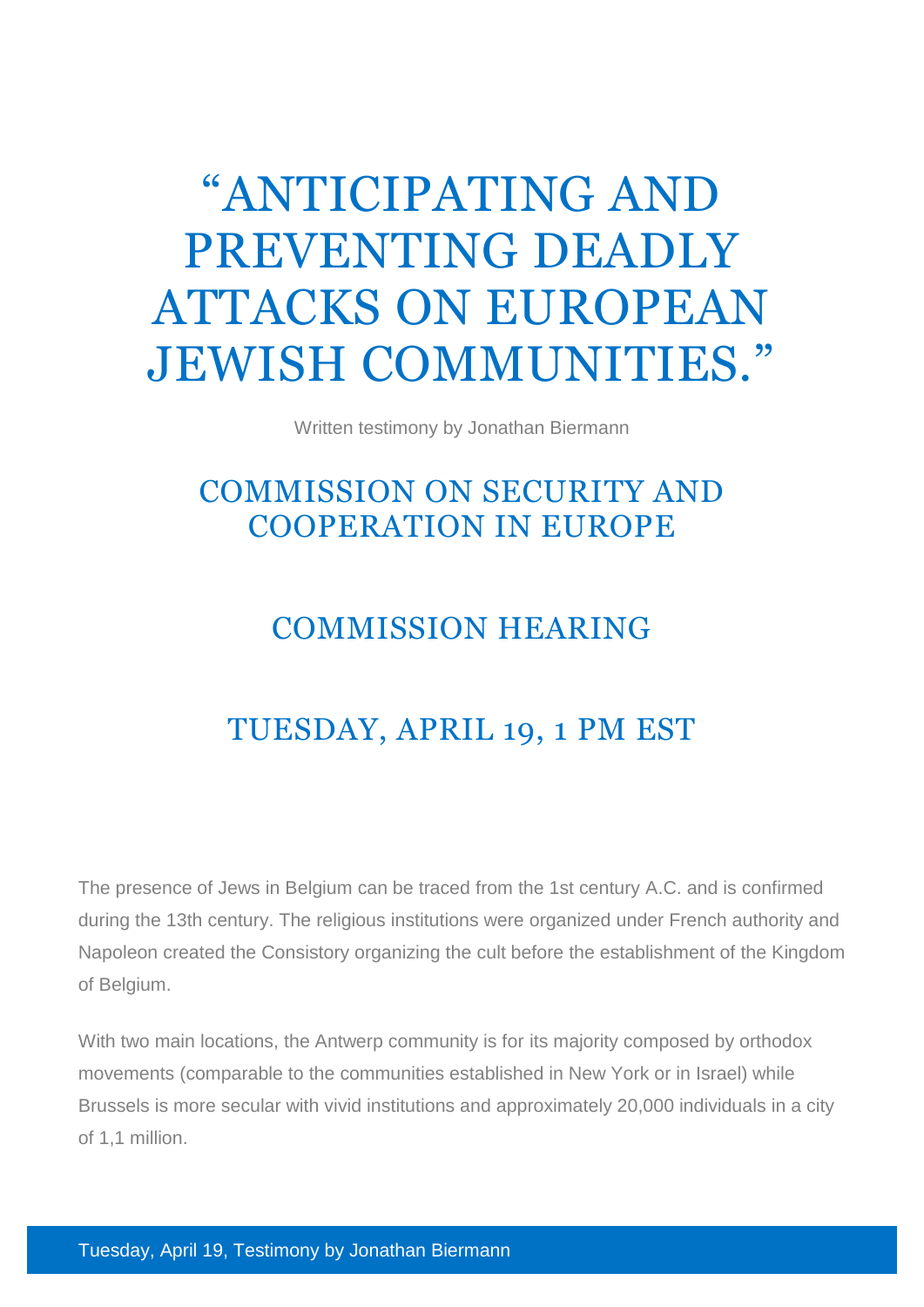Allow me to describe the current atmosphere among belgian jews: Community members are nowadays used to see Police, guards, military in front of jewish buildings and schools. It has been so for decades and I would say that although it is not a normal situation for a well integrated community, it is a relief to know that the risks on the Jewish community are assessed and taken seriously, in the limits of the governments capacities.

Yet the situation is worrying as the statistics compiled by the NGO Antisemitisme.be (data are also used by Study centers and universities, International institutions (OSCE), Daily contacts with the Interfederal Center for Equal Opportunities) show the following:

The level of hatred has not been so high since 1945 (raise of 70% in 2014 compared to 2016:

- Anti-Semitic discourse spreads in an unprecedented extent, especially in internet.
- A new phenomenon of discrimination is targeting the Jewish individuals
- and violence has reached an unprecedented level of horror as were killed in the terrorist attack of the Brussels Jewish Museum (May 24 2014)
- A major survey among Flemish teenagers has indicated that anti-Semitism is seven times more prevalent among Muslim youths than in non-Muslim teenagers(Mark Elchardus and Johan Put, Jong in Brussel. Bevindingen uit de JOP-monitor, Acco, Leuven, 2011).
- In the last two years, the press denounced anti-semitic incidents in public schools, including with teachers making anti-semitics problems. As a consequence, for several years, jews are leaving public schools for jewish schools which increases the distance between jews and non-jews in what should remain a community where diversity in promoted.
- Jewish life in Europe is part of its diversity. As we also know from the Fundamental Rights Agency Survey, an increasing number of Jews feel less and less comfortable attending Jewish events and institutions.

In such a situation, and I will express a personal opinion on this matter, the propagation of radical Islam is the symptom of the failure in education specifically within the younger generation of the muslim community.

Many causes and effects can be described. But to stay focused on our purpose, it also results in mistrust and suspicion in the relationship existing between the community and the police, intelligence and law enforcement agencies.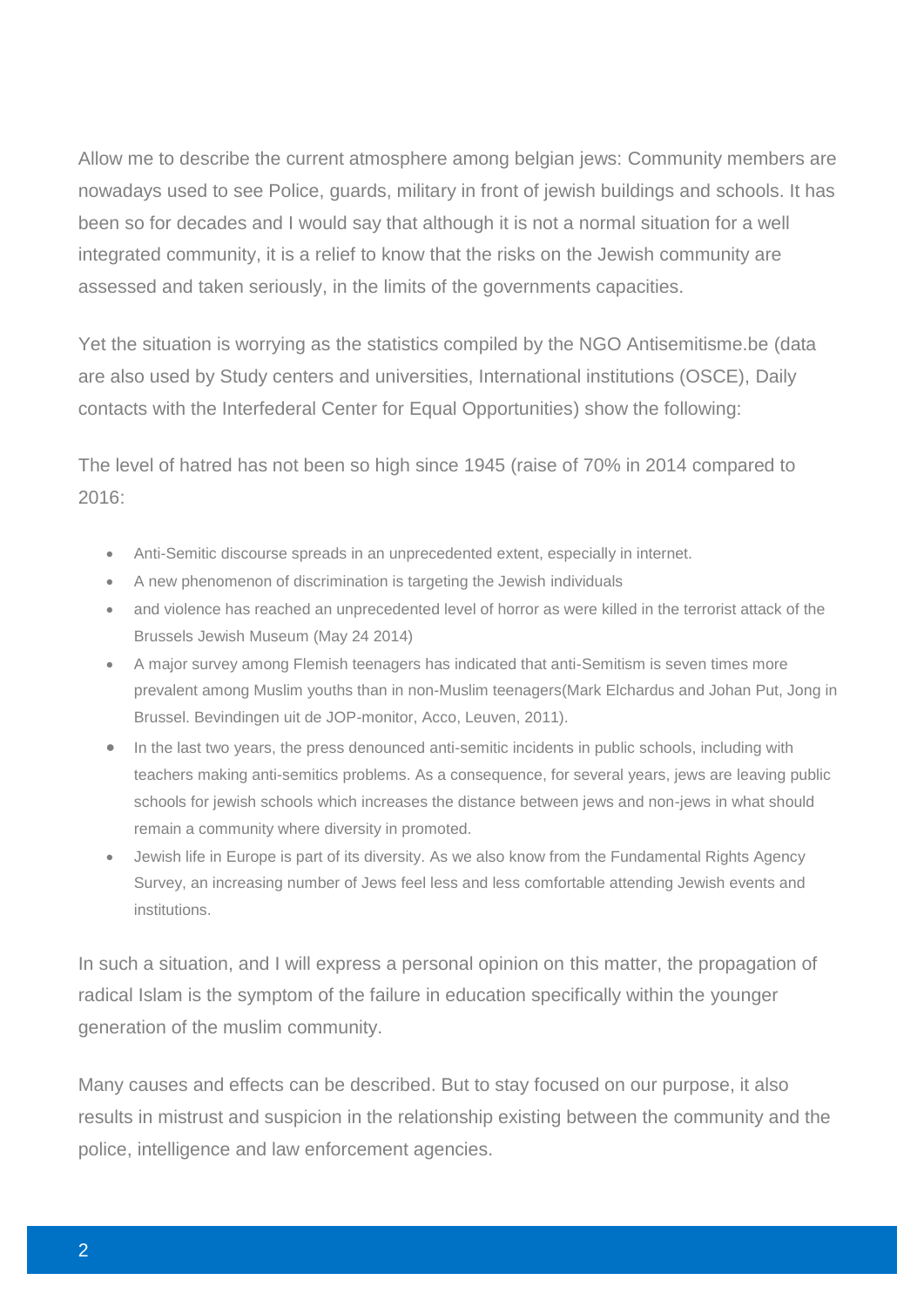Having the opportunity to observe the work and expertise of John Farmer and Paul Goldenberg, the Institute for Emergency Preparedness and Homeland Security, the Faith-Based Communities Security Program at Rutgers University and their international partners, I am convinced that sharing best practices in the implementation of the "See something Say something strategy" is of crucial importance.

Such a strategy should be implemented at the level of each community as at the level of the broader community.

The communication channels established between communities and the authorities, government and law enforcement agencies would participate in the establishment of a more balanced society based on respect and mutual understanding.

Sharing concern about what is happening in the various communities is a fundamental step which has to be followed by action. Creating the tools to communicate amongst communities with the government will be considerably facilitated by the "See something Say something strategy".

The collaboration with Law enforcement agencies has to be based on trust and confidence, in respect of international laws and rules protecting individual freedom, civil liberties and privacy.

Communication channels, types of intelligence collected by each actor must be clearly defined. The protocols existing in the US, the UK and France should be a reference for local police and national law enforcement agencies empowering local communities.

The situation of local communities and the relationship with the authorities should be regularly assessed.

Taking the exemple of Brussels after the attack on the Jewish Museum, emergency planning and communication with local police have worked properly. Lessons have now to be taken in order to structure the coordination.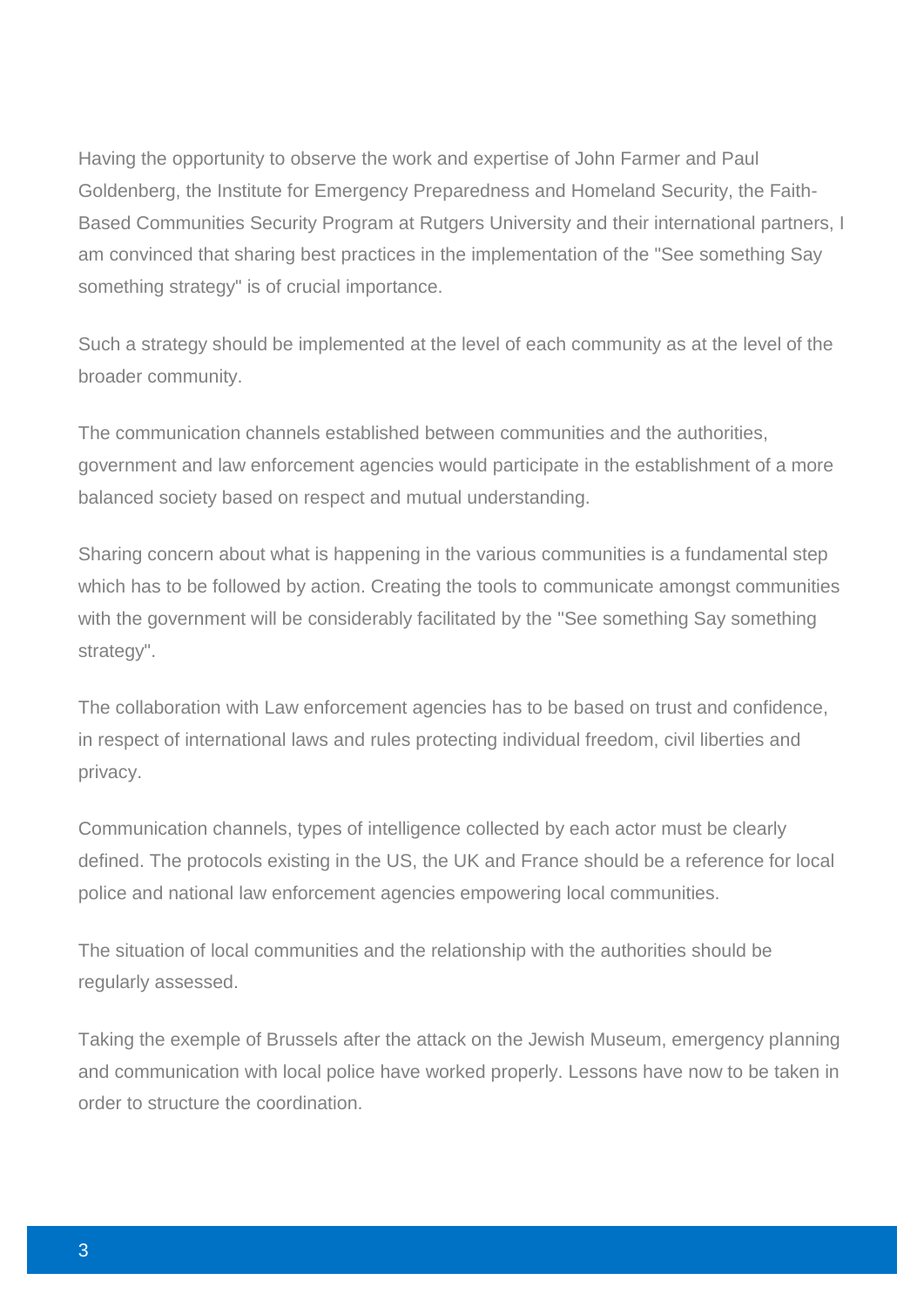Establishing a Memorandum of Understanding would now be an important step and should be based on what is already implemented in neighboring countries like France.

At this stage, communal leadership is crucial as operational and symbolic choices have to be made.

Considering the risks assessing the threats and knowing that public ressources are limited (especially in the days following the terrorist attacks that occurred in Brussels on March 22), what decisions should be taken about the activities planned?

In this case, security challenges the constitutional principle of freedom of religion.

Who should take responsibility?

Confidence and collaboration should guide community leadership, law enforcement agencies and political leaders in the decision making process.

Fortunately enough, political statements have also been of great determination in condemning Antisemitism and violence. The Belgian Government has provided public funding to improve the physical protection of buildings used by the Jewish community.

As a conclusion, I would underline the necessity of establishing the terms of reference that European governments should use. International organizations and agencies are a key player in that matter.

I personally believe that the OSCE could develop a platform to exchange good practices and confront the approaches and strategies in fighting an external threat with domestic impact and support.

I would finally formulate the following recommendations:

- Implement "If you see something, Say Something" with Jewish Communities as pilots
- Empower Jewish Communities by establishing a MoU defining the collaboration between law enforcement agencies and Jewish communities
- Never banalize Antisemitism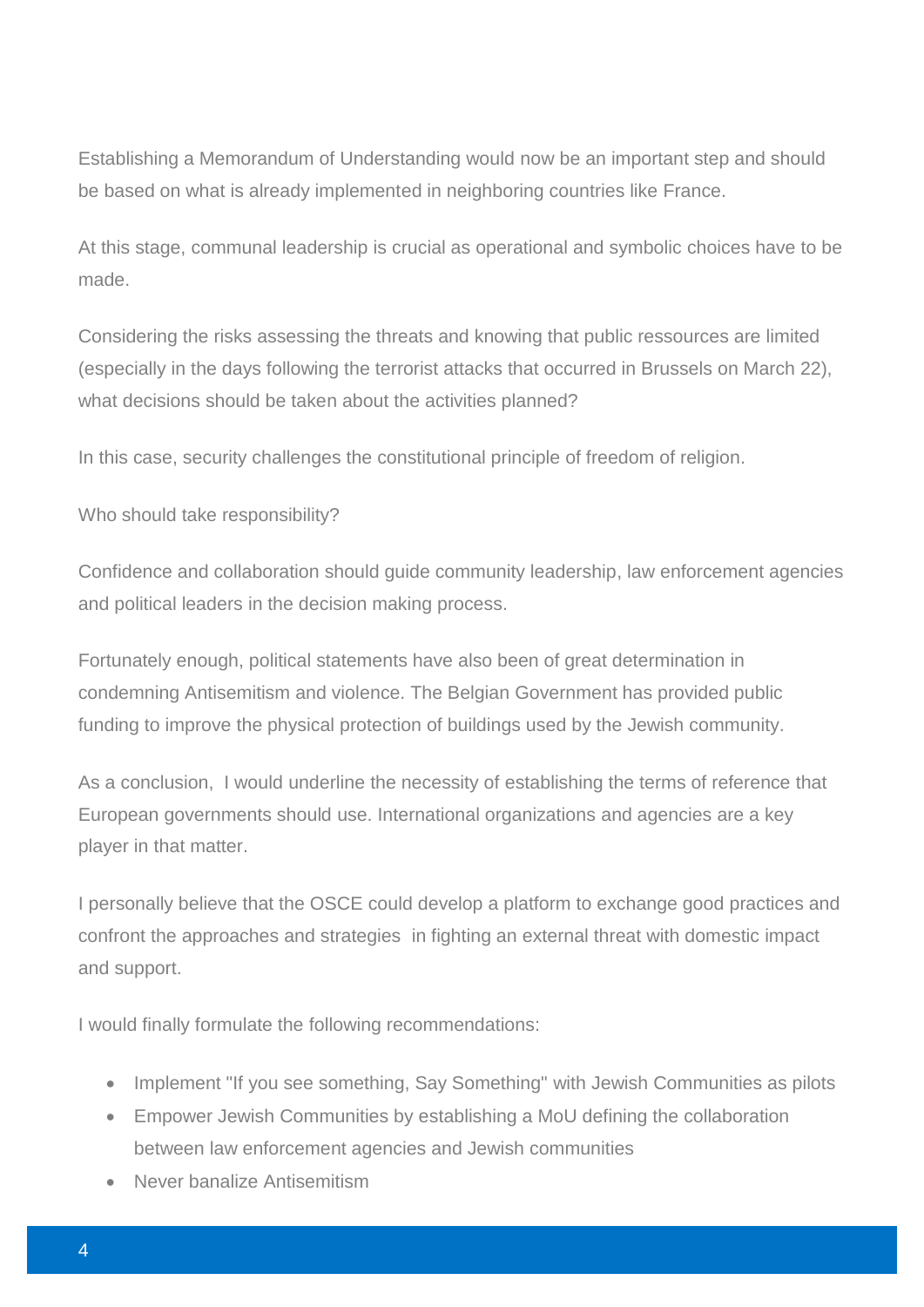Annex: List of Antisemitic terrorist attacks in Belgium:

- In 1980, grenades were launched in Antwerp on a group of Jewish children, one is killed.
- On 20 October 1981 a car bomb outside a synagogue in Antwerp killing three and sixty wounded.
- In 1982, a gunman opened fire at the entrance to the Great Synagogue of Brussels and injured four people.
- In 1989, Dr. Joseph Wybran, chairman of the Jewish Organizations Coordinating Committee of Belgium is assassinated.
- Several places of worship in Brussels, Antwerp and Charleroi are attacked in 2002.
- In June 2003, a person tries to blow the synagogue in Charleroi.
- May 24, 2014, individual broke into the Jewish Museum of Belgium in Brussels and killed two tourists, volunteer and an employee.

All Antisemitic incident is officially recorded by [www.Antisemitisme.be](http://www.antisemitisme.be/)